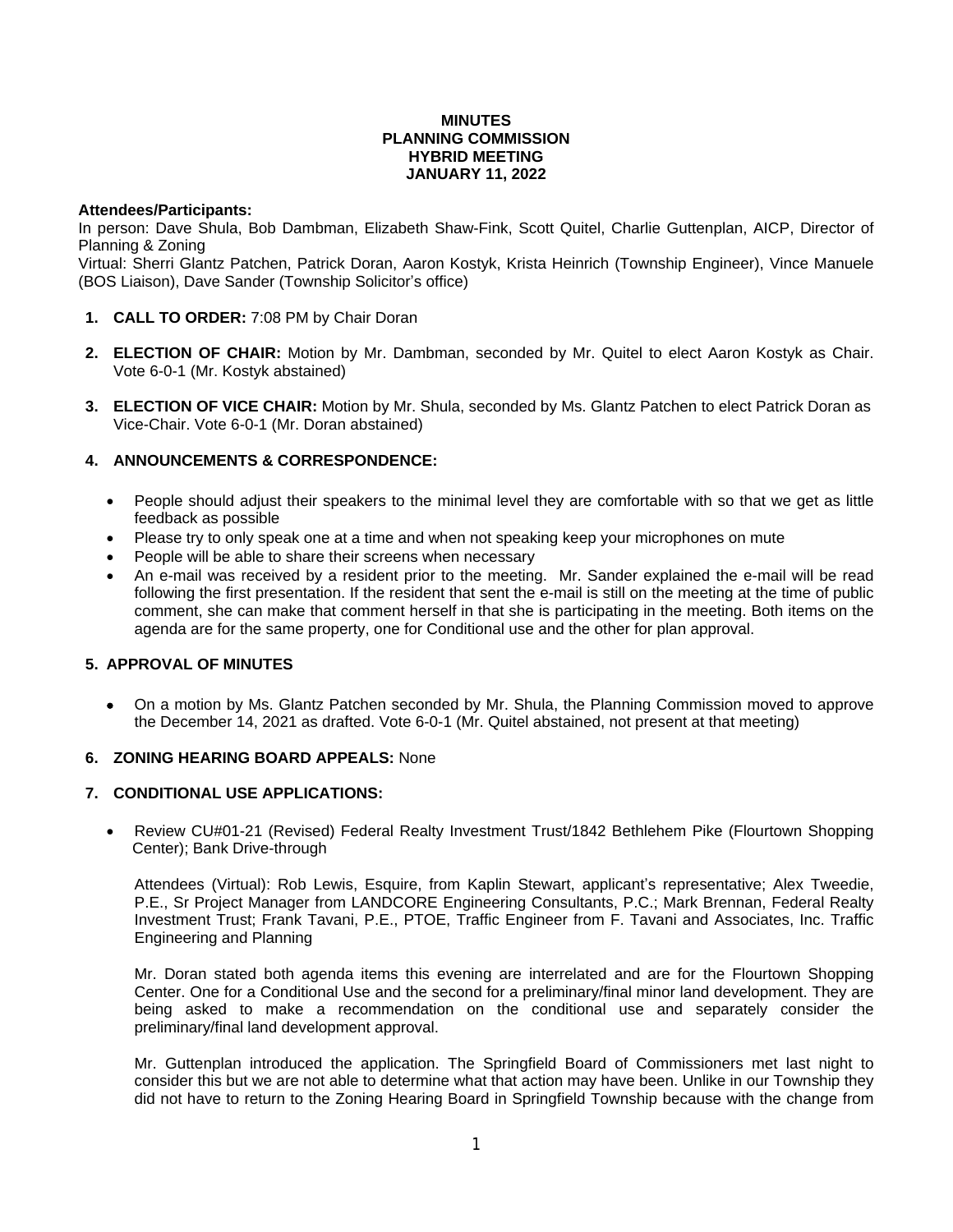the old plan which was a restaurant and bank to the bank only, there was not a reduction in the parking ratio in Springfield Township which is what they got approval from the Zoning Hearing Board for. They had to come back to our Zoning Hearing Board primarily for some floodplain and riparian issues that were discovered during the initial land development review. They got those approvals as well as some minor ones related to the proposal. So, they now need conditional use approval for the drive-through only; this is the only aspect of the proposal that needs conditional use approval. The rest of it is a minor land development for adding the bank building and making certain other improvements to the shopping center as part of the bank and a number of these improvements are ones that came out of discussions previously from this body concerning greening the shopping center, taking out some unnecessary impervious coverage and improving pedestrian access. The current plans incorporate many of the recommendations of the Planning Commission from the last time it was presented to them.

Mr. Lewis gave a general overview of the project touching base on both the conditional use and land development. The Flourtown Shopping Center is a very complex piece of property. It is approximately 23 acres, comprised of multiple tax parcels and the shopping itself was originally developed back in the 1960's. The shopping center began a significant redevelopment years ago (2006), which included the creation of the Giant Grocery Store, included the replacement of the former Genuardi's with the Movie Tavern, substantial renovations to all of the facades throughout the center, and the creation of an additional pad site. The existing conditions exhibit shows approximately 177,000 sq.ft. of retail space. In addition to the original 1960's design and layout there are some significant leases at play (including McDonalds pad site). The center is located in two municipalities with the vast majority located in Springfield and a small part is in Whitemarsh. At this time, none of the buildings are located in Whitemarsh. This bank will be partially in Whitemarsh. Initially the pad site they proposed was to consist of 4,500 sq.ft. and that was to include a bank with a drive-through and a restaurant; that has since been removed from the proposal, mostly due to floodplain mapping. They will be removing a substantial amount of pavement to create a large green area which also gives them the opportunity to improve landscaping, traffic flow, and pedestrian access from Bethlehem Pike into the center. Stormwater management BMPs will be provided within the green space area, including amended soils to meet the stormwater ordinance requirements. Mr. Lewis stated they are here for Preliminary/Final Land Development approval and Conditional Use approval for a drive-through only. Please note this drive-through window is not a teller, it is drive-up ATM facility; there will also be a 24-hour ATM in the bank lobby. They are in receipt of review letters, an updated 1/10/2022 response letter was submitted based on a meeting with staff where open issues were resolved. The applicant is seeking only one waiver request – Section 105-21.B.(1)(n) to not require a survey of all features within 500 feet, to allow an aerial photo as a substitute.

Mr. Doran asked for confirmation that the only use of the drive-through is for the ATM, no tellers/window. Mr. Lewis confirmed, and also stated that it was requested that a bypass lane/exit lane be provided; that has been provided.

Ms. Glantz Patchen asked that they walk through §116-290. Criteria for the Conditional Use approval. Mr. Lewis explained the definition of a conditional use and how they meet the various criteria. Conditional Uses are uses legislatively permitted, as long as conditions in §116-37.F. and §116-290.E.(5)(a)-(g) are met. The conditions in §116-37.F. are general and have been met. §116-290.E.(5)(a)-(g): Traffic Study: the first criteria has to do with when and where a traffic study may be appropriate for conditional uses, in fact it references the SALDO section for when a traffic study may be appropriate. They have not submitted a formal traffic study because of the minor nature of what they are proposing (and is not specifically required by SALDO) for a 2,450 sq.ft. addition to an existing shopping center. Because this is an addition to a shopping center the magnitude of additional trips to be generated is minimal (5-10 PM peak hour trips). A traffic analysis for internal circulation, parking & queuing/stacking at the drive-through was done - satisfies criterion (a). Criterion (b): the drive-through window shall not require a new access to an existing road which they are not proposing. Criterion (c): has to do with location of drive-through. It states it shall be located behind the building or shielded from view from an abutting street. The internal drive would actually be considered as the building front and in that case, the drive-through is to the rear. Given the location facing Bethlehem Pike, this is like a corner; the drive-through will be screened from Bethlehem Pike with substantial new landscaping being provided. Criterion (d): any stacking shall not conflict with circulation. Their Traffic Engineer has studied the drive-through and opined that there will be no conflict and that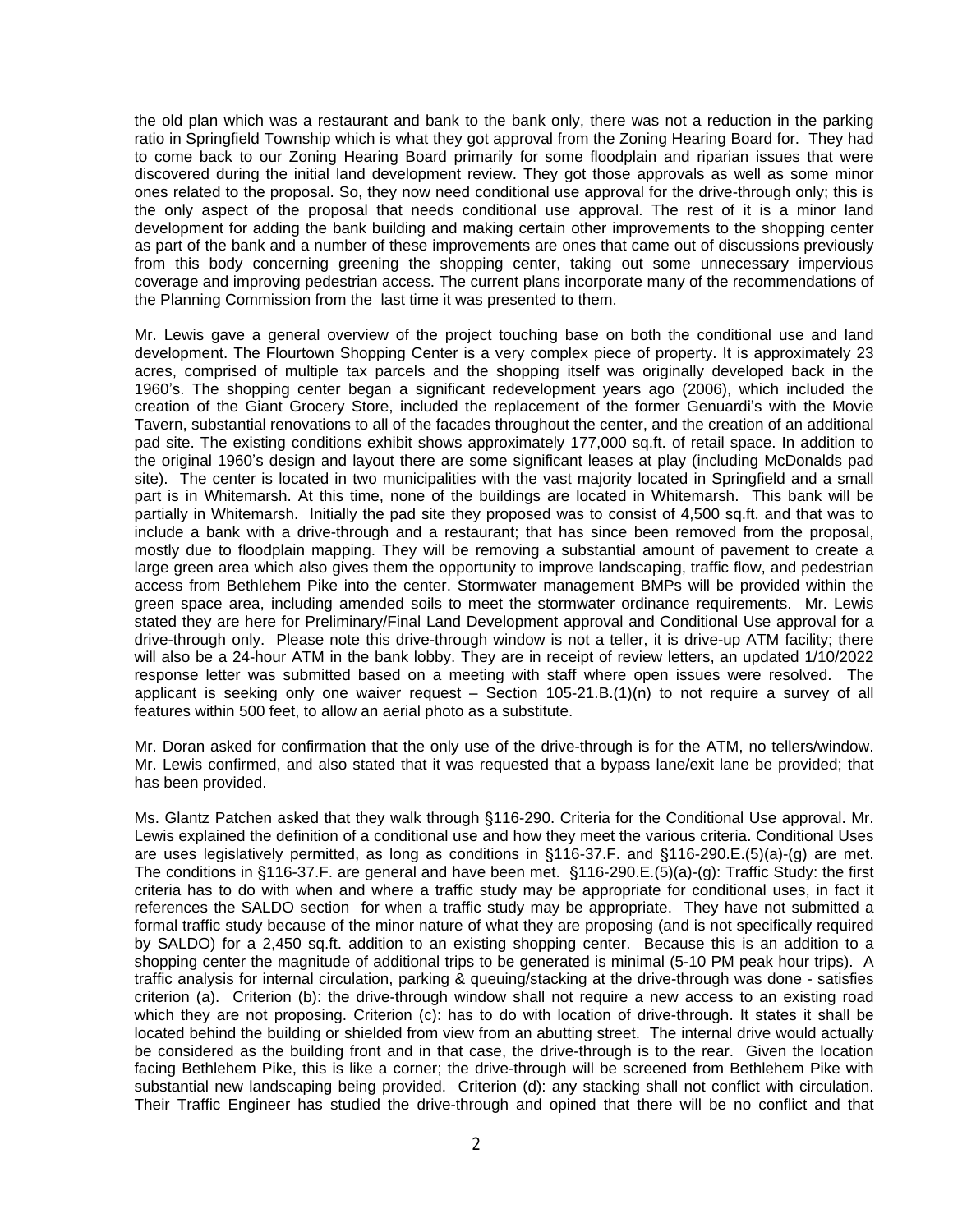adequate stacking is provided. Criterion (e): any time a proposed use is adjacent to residential uses, a fence with landscaping shall be provided. There is adjacent residentially zoned land, however it is not used residentially. While there is no use to buffer from, they have provided decorative fencing and substantial landscape and buffering on the residential side of that fence so they believe they comply. Criterion (f): the drive-through facility shall not be the only access to the use. There is a lobby and pedestrian access into the building. Criterion (g): has to do with restaurant drive-throughs only, and since they are not proposing a restaurant, this does not apply here.

Architectural renderings were presented. This rendering has not been updated and does not show the drive-through bypass, sidewalk continuation, and the relocation of the door facing Bethlehem Pike. The rendering will be updated prior to the Board of Supervisors presentation.

Mr. Dambman asked if the drive-through ATM will be a 24-7 service. Mr. Lewis responded yes; the lobby ATM will also be open 24-7.

Traffic Impact Study:

Mr. Doran asked what is the difference between what you have provided and a "full Traffic Impact Study"? Mr. Lewis stated a traffic impact study can take on all kinds of different levels, for example: study of nearby signals, access points, levels of service of nearby intersections. A formal Traffic Study is not required per SALDO (which is referenced in the Zoning Section 116-290.E.(5)(a). While a full-blown traffic study is not required, they studied what is appropriate for what they are proposing which is internal circulation, stacking and a pedestrian study. Springfield Township asked for and they agreed to other unrelated pedestrian improvements to the center for the signalized entry as part of this project.

Mr. Tavani followed up on what Mr. Lewis stated. The SALDO section says a transportation impact study is only required for commercial uses where more than 25,000 sq.ft or more of gross floor area or 100 or more parking spaces but they are proposing an order of magnitude less that what would be required for such a study. Mr. Tavani stated the Township Engineer cites a different section which states the Planning Commission may request an impact study for any use at their discretion. He feels this would not be reasonable here in that the trips generated are so low, and will not have major impact to surrounding area.

Ms. Patchen commented she is not suggesting that they need to do a traffic study that is optional but to confirm what they are saying is that it is not required and they met the spirit of it and she is comfortable with that. Mr. Doran still believes the code requires a traffic impact study.

Mr. Tavani explained the reason they are citing the section they are is because that is the section Ms. Heinrich cited in her letter. He believes that is the section that applies and that there are different thresholds for different developments. A different section allows the PC to require a study for any development for any reason.

Ms. Heinrich stated if we are looking at this from a SALDO perspective, this is how it's been traditionally applied.

Mr. Guttenplan thinks the discussion this evening does demonstrate some ambiguity in the interpretation of the ordinances; in such a case, the ambiguity would be interpreted in favor of the applicant.

Mr. Sander stated that that is the stated standard in the MPC with regard to ambiguities in land use ordinances. Ultimately, the Board of Supervisors will determine whether this condition has been met. Planning Commission's job is to decide if a majority opines that the provision is met.

Mr. Lewis stated what got lost in the debate of whether or not the ordinance provision requires a traffic study at any time is that if it does require a traffic impact study, SALDO would dictate what is required. In that case, it would be what we studied and submitted. We have in fact submitted what is necessary for the Planning Commission to evaluate the traffic impact.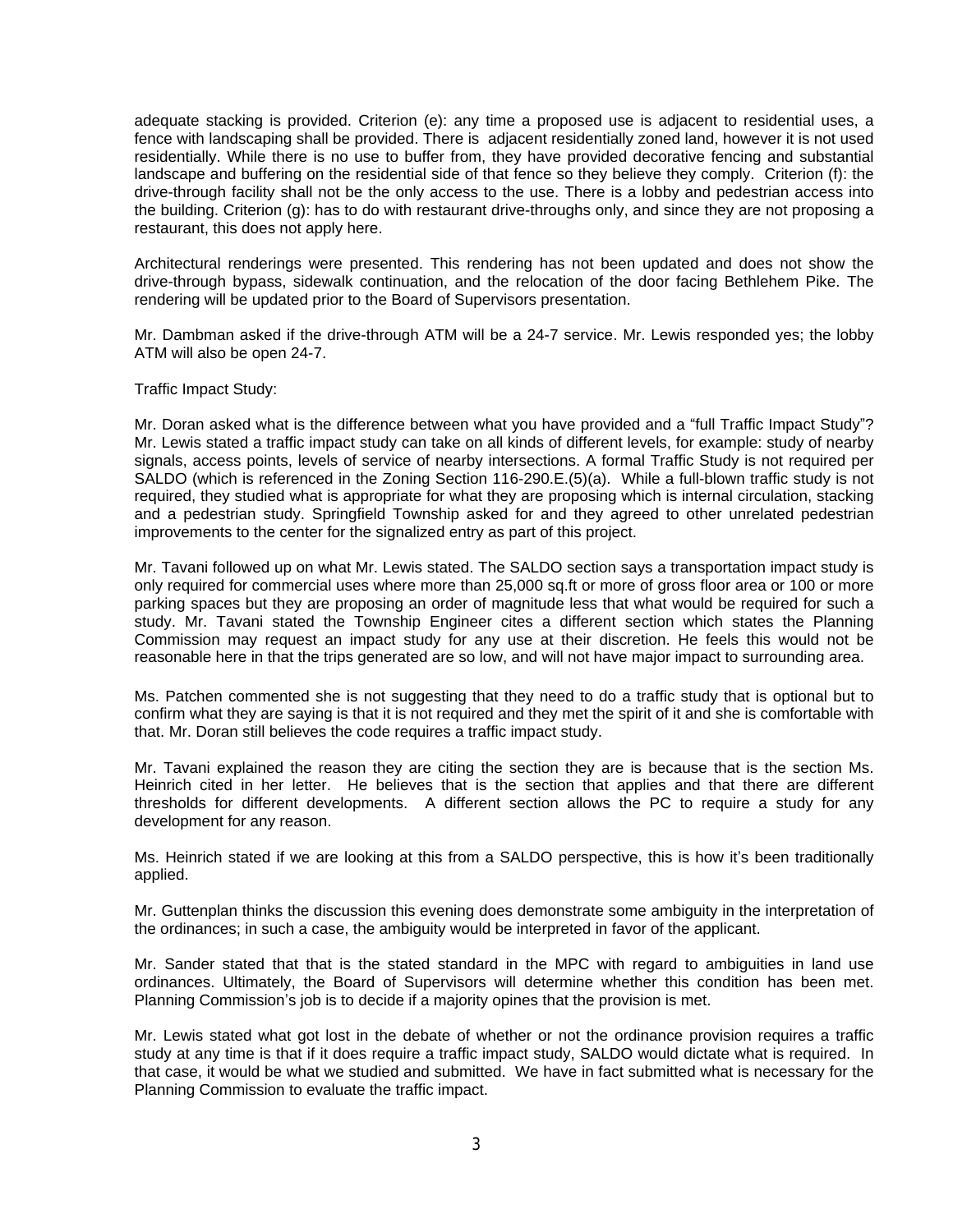#### Public Comment:

Sydelle Zove; Harts Ridge Road – She appreciates the discussion, the back and forth on the matter of §116-290.E.(5). However, she thinks the focus has been on the Traffic Impact Study requirements as defined is subsection (a), there has been no discussion about subsection (d) of the code. She asked if Charlie could read that section, which addresses stacking and the need for a Transportation Impact Study related to the stacking impact. He left it out, did not mention it in the study.

Rob Lewis responded that Mr. Tavani did analyze the stacking for the proposal and believes he has done what is required.

Ms. Glantz Patchen asked Ms. Heinrich if a Transportation Impact Study was required, would what they submitted satisfy the requirements. Ms. Heinrich responded that a Traffic Impact Study can consist of many things; for larger developments they are asked to look at intersections and study the levels of service, that is probably not warranted in this case. It would have very little impact to signalized intersections down Bethlehem Pike. It can look at pedestrian needs, which their study did do. It can look at internal circulation, unsignalized intersections. Ms. Heinrich states she believes in this case what they presented would meet the requirements of a traffic impact study.

Richard Abraham: 670 Bethlehem Pike (attending in person)– commented regardless of the details of looking at these sections and determining whether or not a Traffic or Transportation Impact Study is required, the section that is most important is that the Planning Commission, at its discretion, may request an Impact Study for any development. He has several problems with what was submitted as did Ms. Heinrich in her review letter. There's nothing in the study that addresses the internal circulation including traffic from the Movie Tavern, it is based on statistics from 2012. The study provided indicates that a stacking area requires room for 5.8 vehicles, there are only 4 shown and then the one at the ATM. Their own study is inconsistent with what the traffic study requires. Also, it is impossible for a car to use the bypass exit unless they are the second car in line; feels that Covid will increase the use of drive-throughs; and feels the Planning Commission has the right to require a traffic study.

Mr. Tavani responded to Mr. Abraham's comments – regarding conflict when movie traffic lets out, the movie theatre is on the opposite side of the site, there will be very little conflict with the bank use. In his professional opinion, there will not be a conflict. The study referenced older data – traffic engineering data is empirical and constantly being updated and changed. That is the most recent data available. That data indicated 5.8 was the average. Other studies found the same to be 8 or 4 vehicles in queue. The 2008 study observed highest maximum queue to be 4 vehicles deep. The average ATM user, given other options, such as available parking, and alternative ATM locations inside the building, the number of vehicles queuing should be to the lower end, and 5 queuing spaces should be sufficient. Mr. Lewis also commented that the original plan is very different from the current plan. Both Township Engineers reviewed and commented on the circulation and they reworked the circulation to respond.

Richard Abraham commented that all Movie Tavern users must use the aisle in front of the bank to exit. If the drive-through is not behind the bank there must be landscaping; the landscaping that has been proposed will impede the view of vehicles leaving the site.

Mr. Quitel commented new data should be considered, residents' observations are important. Why wouldn't they suggest a traffic study be done to make sure they feel solid about the safety aspect of this.

Ms. Heinrich responded: she met onsite with Tim Woodrow who is the Engineer for Springfield and some of these things were discussed. On the Springfield side of the property, they required a lot of improvements that are not shown in this packet. To the question of a traffic impact study, they have done a traffic study exclusive of offsite traffic conditions. They have already studied and created a report of what is going on the site which is what we reviewed. Things that she likes that they provided from the original submission is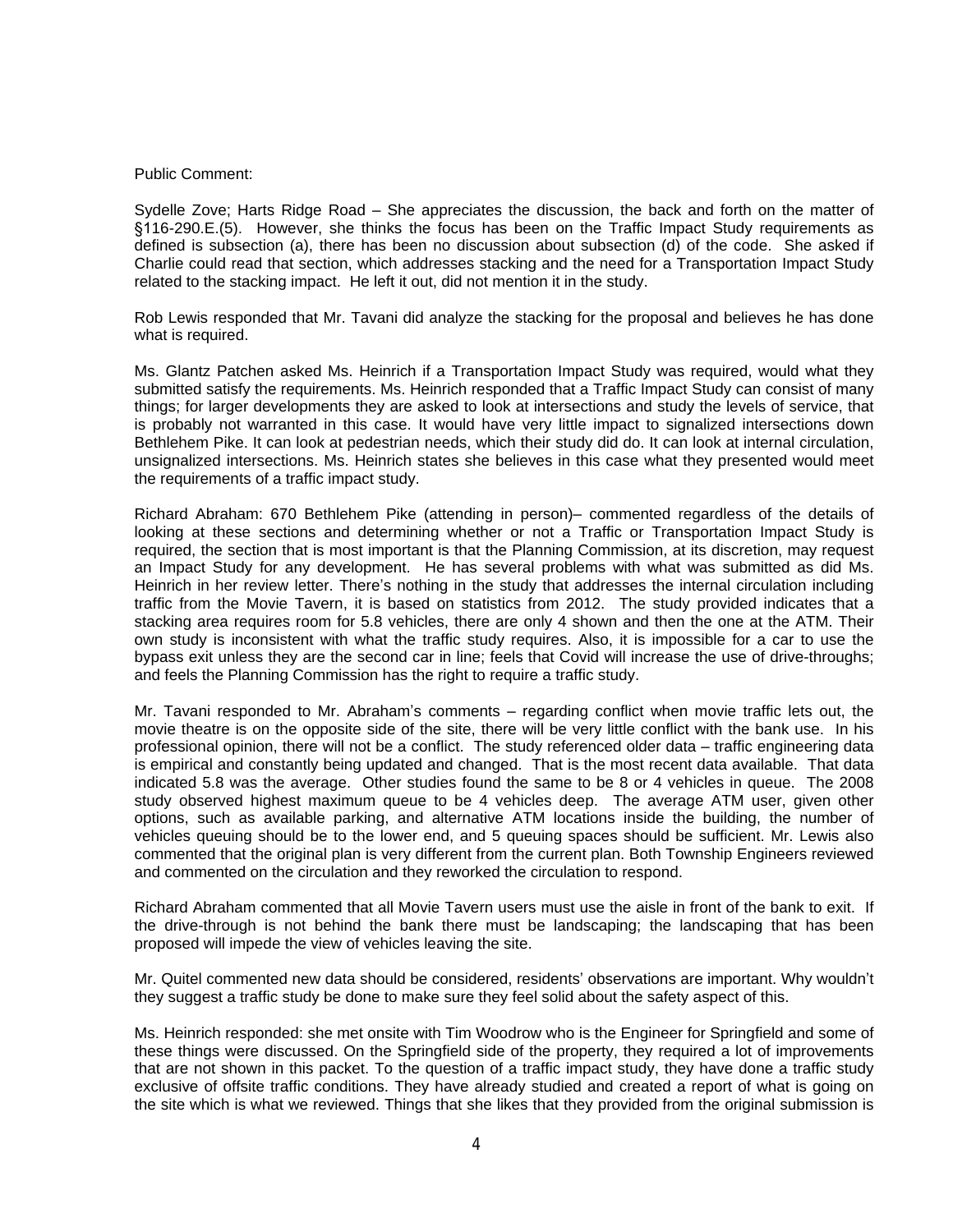now they have this access drive off to Bethlehem Pike that is aligned with a parking lot drive aisle where before it wasn't and a green area with a pedestrian sidewalk access. To answer the question why shouldn't you require more traffic study, she thinks the only thing they haven't addressed with what they studied so far is what is going on off-site and she doesn't think that given the amount of trips generated by this use, they are not going to have any noticeable impact off-site. Mr. Quitel commented that taking into account what Ms. Heinrich said, that she feesl confident that they are doing the best design from a safety aspect. Ms. Heinrich stated they do have some outstanding comments in her letter that that they have yet to address; they have indicated that they will comply. What they have provided is sufficient in her opinion. Mr. Tavani believe this plan not only mitigates to impact of the 8 hourly trips but it substantially improves the appearance and traffic flow of vehicles and pedestrians.

Mr. Tweedie added that he believes pedestrian circulation safety has been vetted thoroughly by both Townships by Mr. Tavani's study and their response to comments on this revised design.

Mr. Abraham: presented photos and discussed ADA spaces, and showed landscaping interfering with view of every car leaving shopping center to go North by cars entering.

Mr. Tweedie responded a solid structure is very different than a tree. A tree and landscaping provides landscape buffering and shielding but it is not a solid wall, and will not restrict view. Furthermore, there are no conflicting cross movements that could be blocked. It is a continuous flow, with no intersecting movements.

Sydelle Zove: following up to a comment made by Mr. Tweedie in regards to ADA compliant for the handicap stalls, do ADA provisions allow crosswalks across a 2-way drive aisle. Mr. Tweedie replied there is no proclusion in ADA standards that prohibit this type of design.

Motion:

Ms. Glantz Patchen made a motion to recommend approval of the Conditional Use; seconded by Mr. Dambman. Vote 7-0

# **8. SUBDIVISION &/OR LAND DEVELOPMENT APPLICATIONS:**

 Review SLD#02-20 (Revised) Federal Realty Investment Trust/1842 Bethlehem Pike (Flourtown Shopping Center); Preliminary/Final Minor Land Development Plan – Bank with Drive-through

Mr. Lewis stated there is only one waiver request §105-21.B.(1)(n) to provide survey of all features within 500 feet of site to allow aerial photo to show the required features. He believes they have support from the Township Engineer for this requested waiver.

Mr. Quitel commented after looking at the landscape plan; the landscaping does not seem appropriate to a floodplain.

Mr. Lewis replied they would happily accept landscape suggestions. They wanted to point out that amended soils are being provided in all green areas at the request of the Township Engineer. These areas are not just grass, will have significant stormwater value with the use of amended soils.

Mr. Quitel stated he appreciates the effort to provide amended soils, but could also provide something like swamp white oak or black gum to mimic what would grow along the Wissahickon.

Mr. Tweedie stated they will take this feedback back and see if some alternative species are appropriate. This is a floodplain on paper but is separate from actual floodplain and balancing floodplain comments and other comments to provide appropriate screening. This area functions more like a "main street" and leans more towards street trees, than floodplain. But will take comments under consideration and look for alternative species.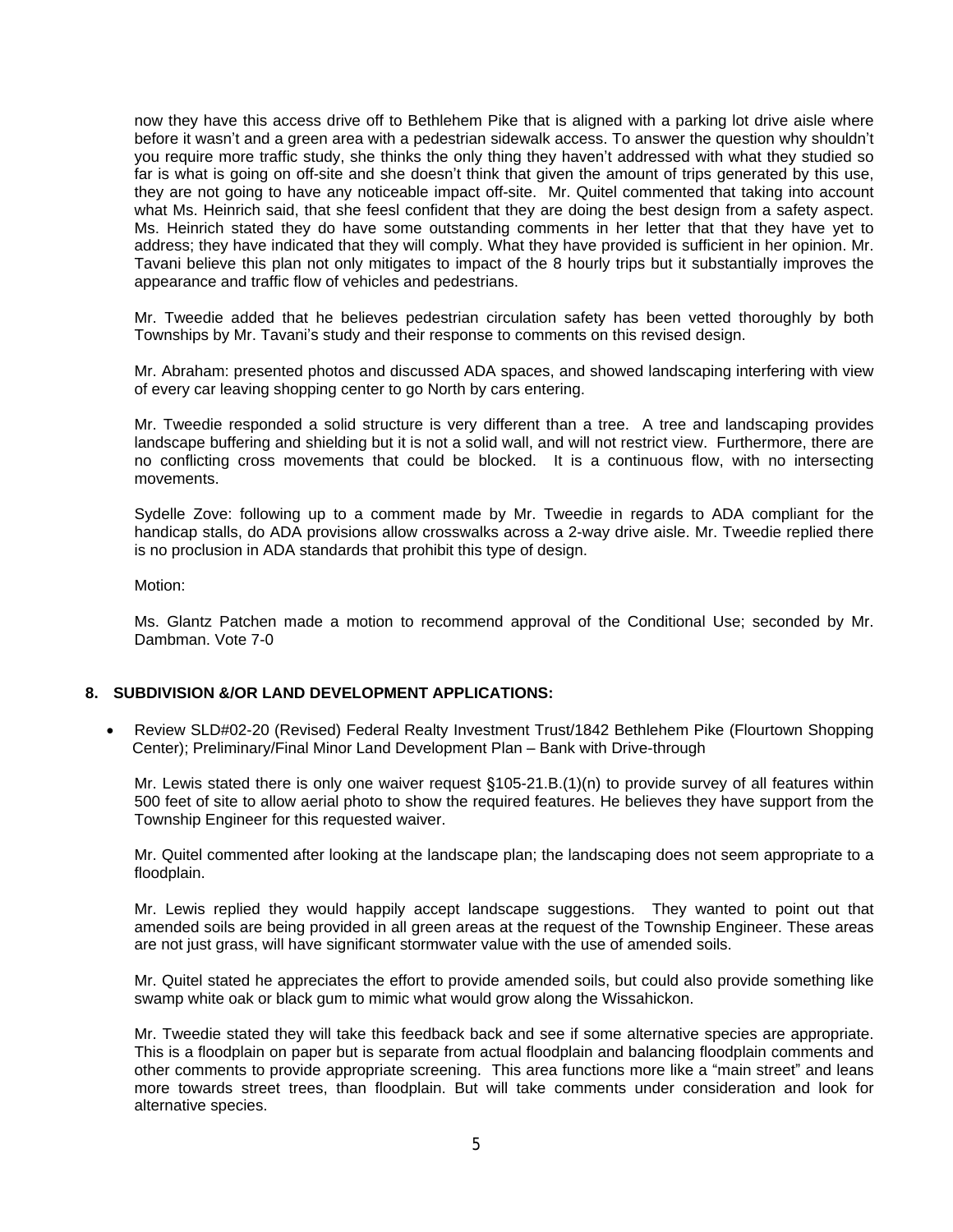Mr. Guttenplan stated this plan will have to be approved by the Shade Tree Commission before the Board of Supervisors approves the final plan so plan revisions should be made prior to Shade Tree Commission appearance.

Mr. Lewis stated they have no objection to making sure the Shade Tree Commission is pleased with the selections of the plantings.

Mr. Dambman asked what is the net gain of green space; in response Mr. Tweedie replied approximately 7,000-7,500 sf of green space added.

Public Comment:

Mr. Abraham: Commented Shade Tree Commission approval is required. It is mandatory that this Planning Commission require the applicant to go back to Shade Tree Commission. The Zoning Hearing Board condition requires all use and development must substantially conform to what was presented to them. This plan no longer conforms to the exhibits presented. This should be a condition that they have to go back to the Zoning Hearing Board since they are different from the exhibits presented. This bank is not something that is required for the good of the people. There are many banks in the area already.

Mr. Lewis replied the plans can be modified from the Zoning Hearing Board exhibits to meet SALDO requirements.

Ms. Zove: commented on the planting plan: On April 6<sup>th</sup>, Mr Tweedie did appear before the Shade Tree Commission. What is significant is that the planting plan presented tonight is identical to plan presented to Shade Tree Commission in April. The minutes confirm that the applicant was asked to plant all native species. She is assuming when this goes back to Shade Tree Commission they will reach the same conclusion.

Mr. Lewis: agreed to modify the planting plans to incorporate comments related to landscaping.

Ms. Zove: The Planning Commission should include a condition that the plans be modified to incorporate the comments and recommendations of the Shade Tree Commission.

Mr. Abraham: recommends a condition be placed that the traffic study be revised to account for the Movie Theatre and COVID.

Mr. Lewis reminded Mr. Guttenplan about the email from resident.

Susan Roedder: 6306 Farmar Lane – stated her comments were well expressed by others and did not bear repeating and asked that her e-mail be removed from public comment.

Motion:

Mr. Shula made a motion to recommend approve of the preliminary/final land development plan subject to the applicant satisfying the remainder of the review letters by the Township Consultants and subject to the Board of Supervisors being satisfied that the transportation study provided thus far is sufficient, and subject to the applicant returning to the Shade Tree Commission and getting a favorable recommendation from them and pass on Mr. Quitel's comments of the type of native planting to be planted and to includes recommending the granting of the waiver or partial waiver as requested; seconded by Mr. Doran. Vote 7-0

#### **9. OLD BUSINESS:**

Mr. Dambman reported on the Spring Mill Area Multi-Modal and Land Use Study. Committee Meeting #4 met yesterday. They are nearing the end of the steering committee meetings. There will be a 2<sup>nd</sup> public meeting/listening session in February. They reviewed the survey that went out: result indicated participants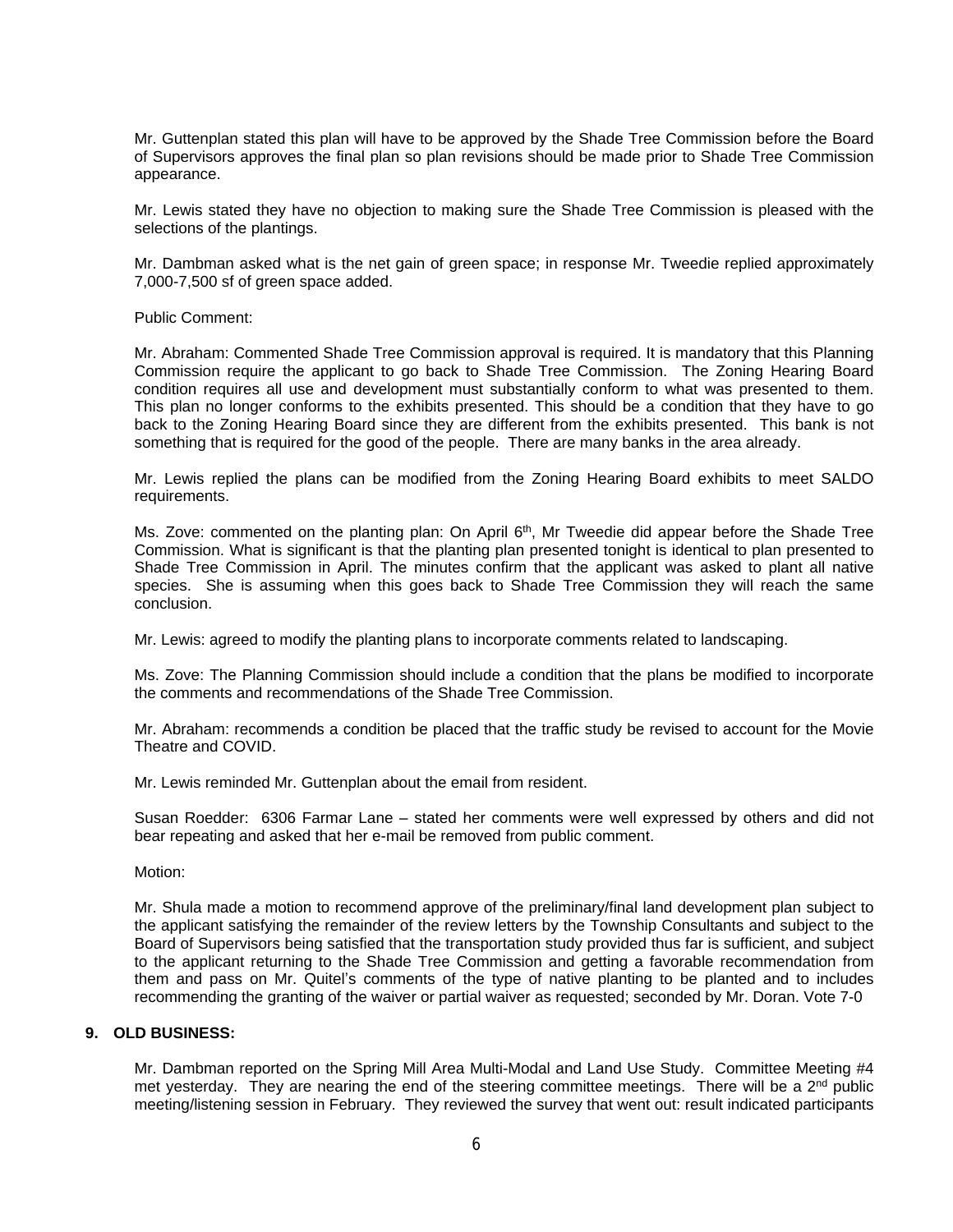felt recreation and traffic were first and foremost issues. At some point, the study will come before the Planning Commission for comment before it is formally approved.

# **10. NEW BUSINESS:**

## **11. PLANNING COMMISSION MEMBERS COMMENTS:**

### **12. PUBLIC COMMENT FOR NON AGENDA ITEMS:**

Sydelle Zove: Harts Ridge Road – made a comment regarding the future items listed on the agenda, specifically the master plan for Union League Golf Course. She is hoping those plans will be circulated well in advance of next meeting. Mr. Guttenplan responded yes, they will be circulated as per usual in advance of meeting.

## **13. ADJOURNMENT**

On a motion made by Ms. Glantz Patchen; seconded by Mr. Shula, the meeting was adjourned at 9:42 PM.

#### Respectfully submitted,

\_\_\_\_\_\_\_\_\_\_\_\_\_\_\_\_\_\_\_\_\_\_\_\_\_\_\_\_\_\_\_\_\_\_\_\_\_\_\_\_\_\_\_\_\_\_\_\_\_ Charles L. Guttenplan, AICP, Director of Planning & Zoning

The Planning Commission is appointed as an advisory group to the Board of Supervisors and the Zoning Hearing Board with respect to comprehensive land use planning, existing land use, and various land use and zoning applications in Whitemarsh Township. No formal decisions are rendered by the Planning Commission. Formal decisions are rendered by the Board of Supervisors or Zoning Hearing Board, as prescribed by law, based on the type of application.